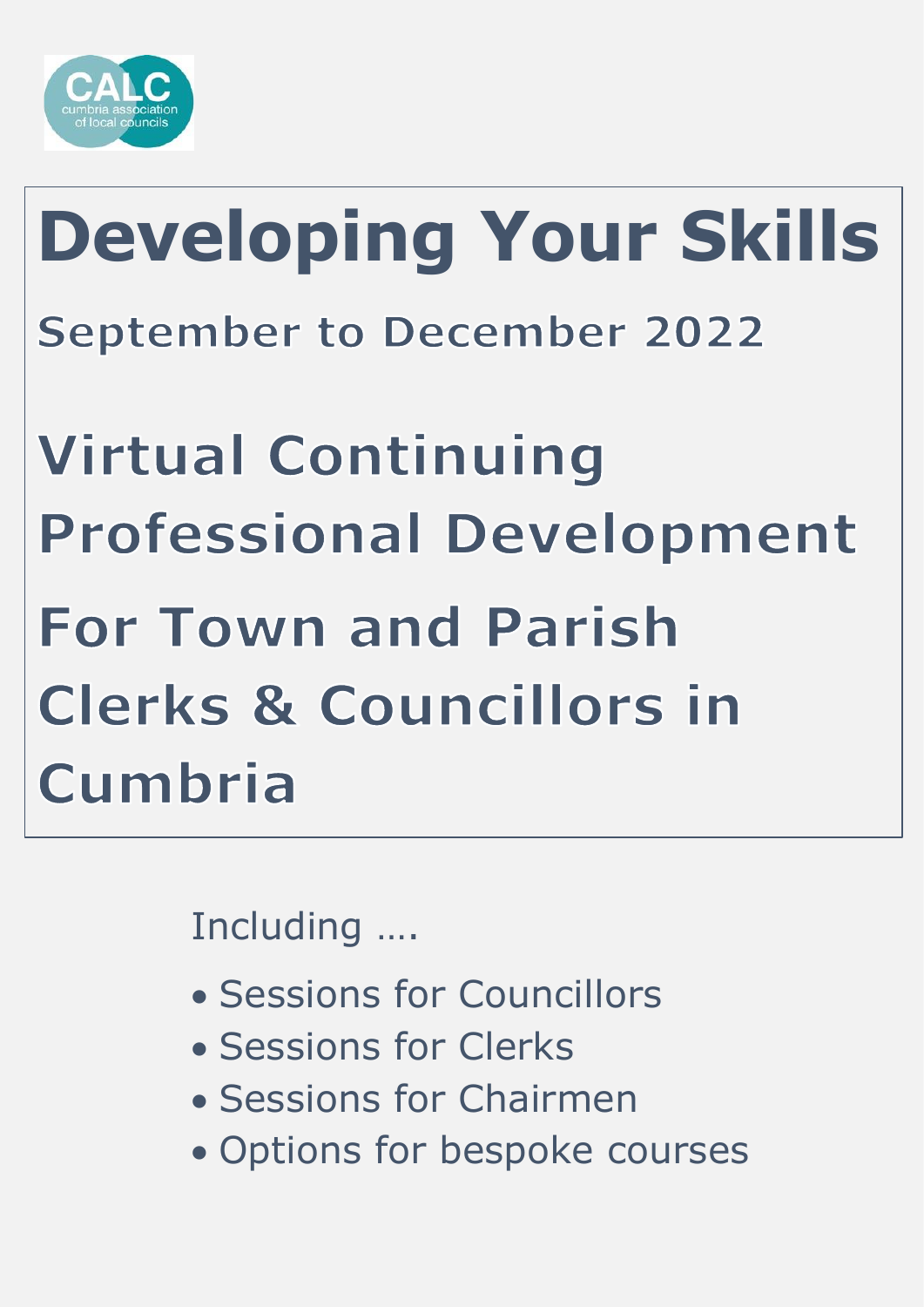

### **CALC Training**

Between September and December 2022 CALC is offering a variety of training courses designed for councillors and clerks using virtual platforms, these courses are all outlined in the following programme.

Please note we are also considering resuming some face-to-face training but would ask members who are interested in face-to-face training to let us know and we will then look at arranging face-to-face courses depending upon demand. If demand is low these courses may have to be located centrally to make them financially viable.

Our courses highlight the core themes of roles and responsibilities that derive from the law and underpin process, procedure and good practice. Courses can still be tailored to your council's requirements.

We are offering daytime or evening options, but you can request a specific time for bespoke training being delivered for your council.

We would ask you to note that the length of the course can vary depending upon the number of delegates attending and the amount of interaction with those delegates.

#### **How to Book**

Have a look through our brochure and discuss it at your next council meeting. Book on to one of our timetabled courses via phone, email or the website booking form.

Once you have registered you will be sent a link a week before the event for you to join the meeting virtually.

Look out for emails with details of additional courses we will run which have been requested by you.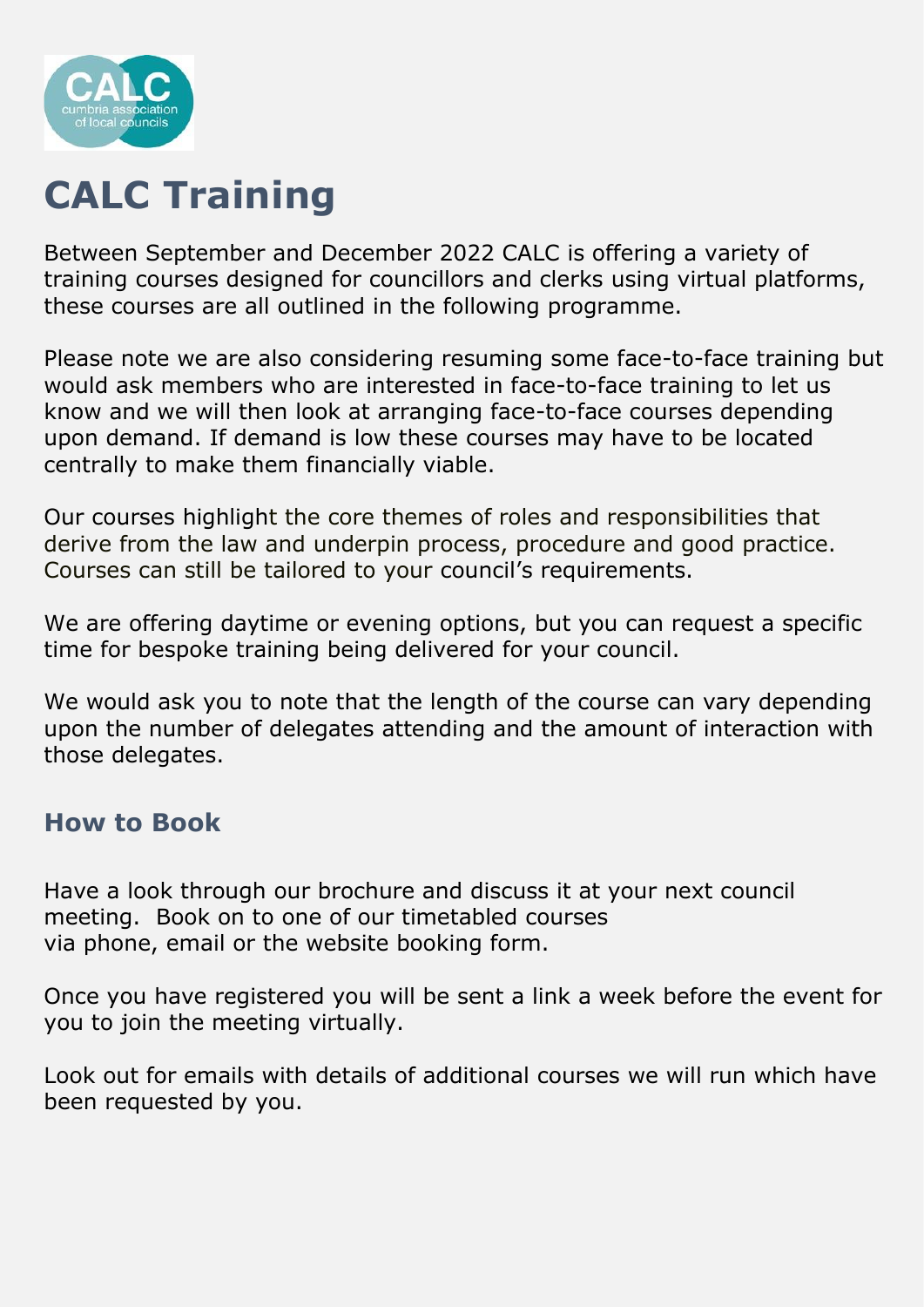

#### **The Effective Councillor**

| <b>Topic</b>                                                                         | <b>Course content</b>                                                                                                                                                                                                                                              | <b>Proposed dates</b>                                                                                                                                                                                                                  | <b>Cost</b>                                       |
|--------------------------------------------------------------------------------------|--------------------------------------------------------------------------------------------------------------------------------------------------------------------------------------------------------------------------------------------------------------------|----------------------------------------------------------------------------------------------------------------------------------------------------------------------------------------------------------------------------------------|---------------------------------------------------|
| For all new<br>councillors and<br>experienced<br>councillors who want<br>a refresher | <b>Module 1:</b><br>Roles and Responsibilities,<br>Legal Compliance, A Good<br>Council, Relationships with<br>partners, Legal powers and<br>duties, Meetings, Agendas<br>and Minutes                                                                               | <b>Module 1</b><br>12 September 2022<br>$6.30 - 8.30$ pm<br><b>Module 2</b><br>19 September 2022<br>$6.30 - 8.30$ pm                                                                                                                   | Cost for<br>members<br>$£30$ per<br>session       |
|                                                                                      | <b>Module 2:</b><br>The Financial Cycle,<br>Consultation and<br>engagement, the budgeting<br>process, Financial<br>Management, Income &<br>Expenditure, Good<br>Accountancy Practice,<br>Transparency Regulations,<br>Being a Good Employer.<br>Meeting a Standard | <b>Module 1</b><br>29 September 2022<br>$2.00 - 4.00pm$<br><b>Module 2</b><br>6 October 2022<br>$2.00 - 4.00$ pm<br><b>Module 1</b><br>121 November 2022<br>$6.30 - 8.30$ pm<br><b>Module 2</b><br>8 December 2022<br>$6.30 - 8.30$ pm | Cost for<br>Non-<br>members<br>£60 per<br>session |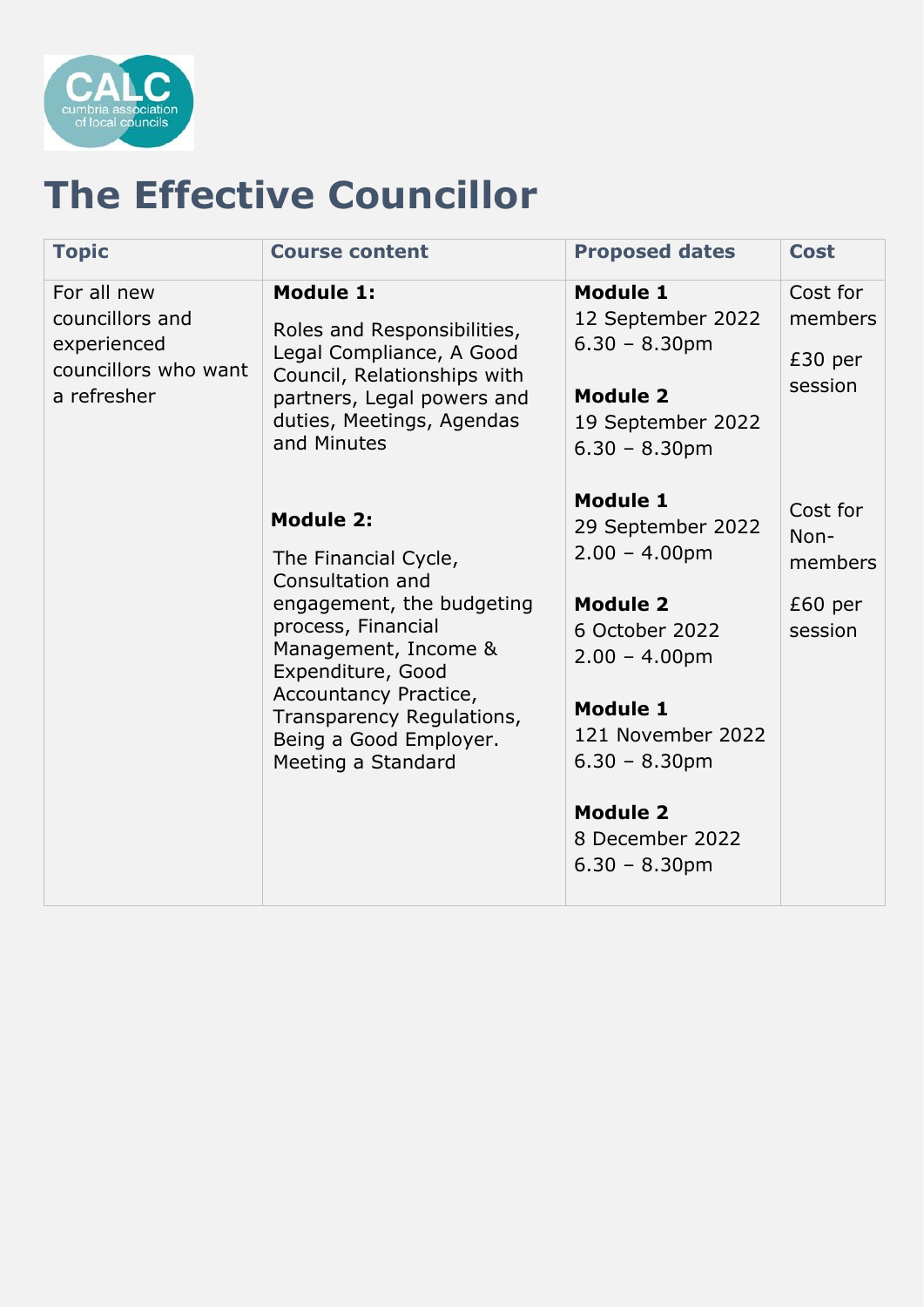

# **Chairman Training**

| <b>Topic</b>                    | <b>Course content</b>                                                                                                                                                                                                                                                                                                                                                                                            | <b>Proposed dates</b>                                                                                               | <b>Cost</b>                                                                                      |
|---------------------------------|------------------------------------------------------------------------------------------------------------------------------------------------------------------------------------------------------------------------------------------------------------------------------------------------------------------------------------------------------------------------------------------------------------------|---------------------------------------------------------------------------------------------------------------------|--------------------------------------------------------------------------------------------------|
| The New or Aspiring<br>Chairman | The New or Aspiring<br>Chairman session is for<br>councillors who have just<br>taken on this role, or who<br>perhaps have become a vice<br>chairman, with a view to<br>stepping up. It will help you<br>feel more confident in your<br>role, alerting you to some of<br>the common pitfalls as well<br>as arming you with<br>strategies and ideas for<br>keeping your council<br>together and moving<br>forward. | 13 September 2022<br>$2.00 - 4.00pm$<br>10 October 2022<br>$6.30 - 8.30$ pm<br>22 November 2022<br>$6.30 - 8.30$ pm | Cost for<br>members<br>$£30$ per<br>session<br>Cost for<br>Non-<br>members<br>£60 per<br>session |
|                                 | <b>Course Objectives:</b><br>To understand the roles and<br>responsibilities of the<br>councillor, the chairman, the<br>clerk and the whole council<br>within the current legal<br>framework.<br>To start to prepare the<br>council if they wish to move<br>towards developing a<br>business plan.                                                                                                               |                                                                                                                     |                                                                                                  |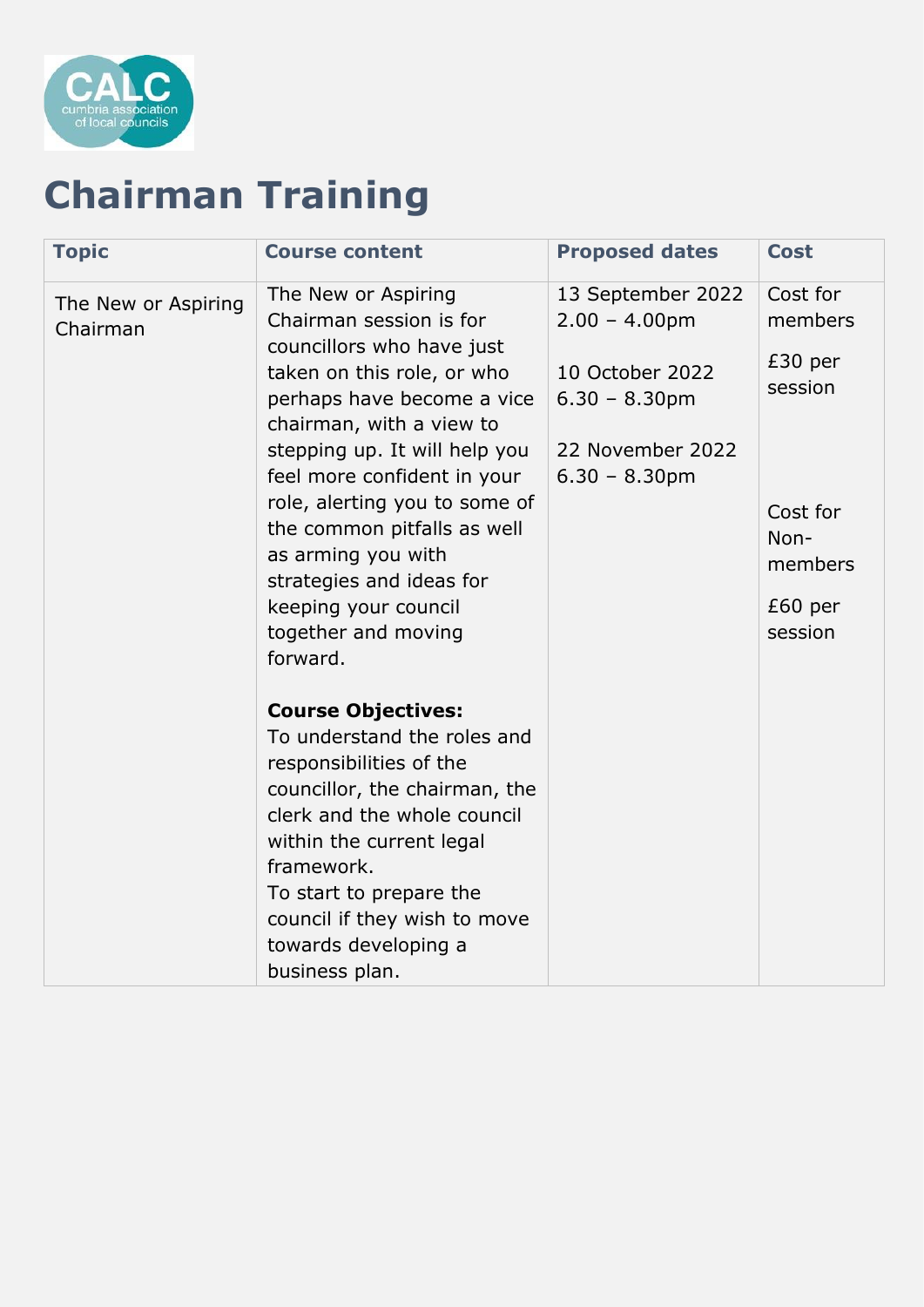

### **Chairman Training cont……**

| <b>Topic</b>                | <b>Course content</b>                                                                                                                                                                                                                                                                                                                                                                                                                                                                       | <b>Proposed dates</b>                                                    | <b>Cost</b>                                                                                  |
|-----------------------------|---------------------------------------------------------------------------------------------------------------------------------------------------------------------------------------------------------------------------------------------------------------------------------------------------------------------------------------------------------------------------------------------------------------------------------------------------------------------------------------------|--------------------------------------------------------------------------|----------------------------------------------------------------------------------------------|
| The Experienced<br>Chairman | These informal sessions<br>give more experienced<br>Chairmen or vice chairmen<br>the opportunity to meet<br>others in the same role,<br>sharing experiences and<br>looking at a variety of case<br>studies to help you hone<br>your craft.<br><b>Course Objectives</b><br>To share common practice<br>with other Chairmen.<br>To develop strategies to<br>combat common stumbling<br>blocks.<br>To look at areas of<br>development specific to<br>your council and how to<br>progress them. | 27 September 2022<br>2.00 to 4.00pm<br>6 December 2022<br>6.30 to 8.30pm | Cost for<br>members<br>$£30$ per<br>session<br>Cost for<br>Non-<br>members£60<br>per session |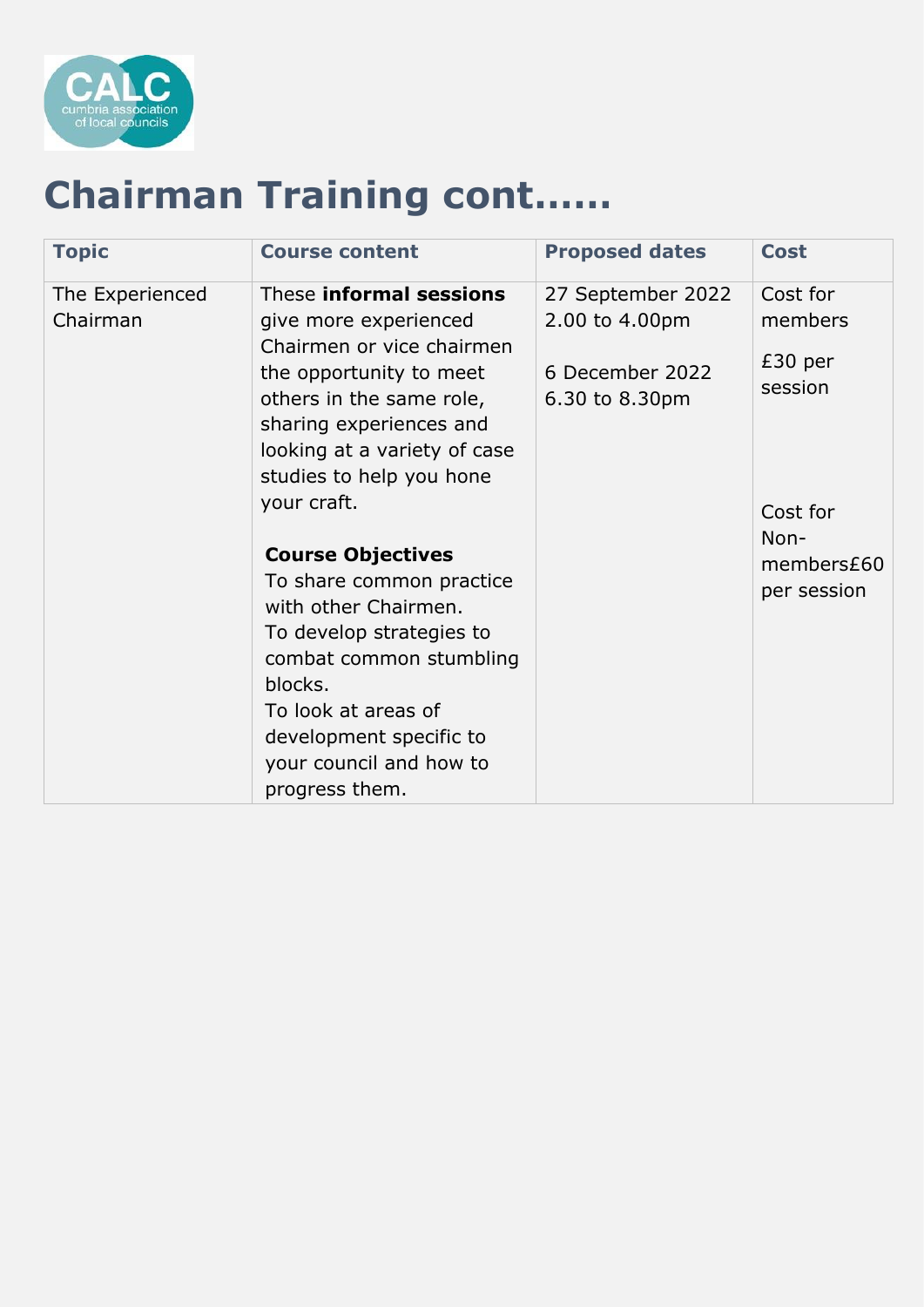

# **Clerk Training**

| <b>Topic</b>           | <b>Course content</b>                                                                                                                                                                                                                                                            | <b>Proposed dates</b>                                                                                                                                                                             | <b>Cost</b>                                       |
|------------------------|----------------------------------------------------------------------------------------------------------------------------------------------------------------------------------------------------------------------------------------------------------------------------------|---------------------------------------------------------------------------------------------------------------------------------------------------------------------------------------------------|---------------------------------------------------|
| <b>Clerk Induction</b> | This comprises two intensive<br>two hour courses that cover<br>two modules of learning<br>providing clerks with an<br>understanding of the role of<br>a clerk, covering the role of<br>the council, responsibilities<br>of councillors and officers,                             | <b>Module 1</b><br>28 September 2022<br>$6.30 - 8.30$ pm<br><b>Module 2</b><br>5 October 2022<br>$6.30 - 8.30$ pm<br><b>Module 1</b>                                                              | Cost for<br>members<br>£30 per<br>session         |
|                        | employment issues, meeting<br>procedures, standing orders<br>and finance, the powers and<br>duties of local councils.<br><b>Course Objectives:</b><br>To understand the roles and<br>responsibilities of the<br>members of the council<br>within the current legal<br>framework. | 12 October 2022<br>$12.30 - 2.30$ pm<br><b>Module 2</b><br>19 October 2022<br>$12.30 - 2.30$ pm<br><b>Module 1</b><br>23 November 2022<br>$6.30 - 8.30$ pm<br><b>Module 2</b><br>30 November 2022 | Cost for<br>Non-<br>members<br>£60 per<br>session |
|                        | To understand specific<br>responsibilities of the clerk<br>in relation to meetings and<br>finance.<br>To share common problems                                                                                                                                                   | $6.30 - 8.30$ pm                                                                                                                                                                                  |                                                   |
|                        | and find practical solutions.                                                                                                                                                                                                                                                    |                                                                                                                                                                                                   |                                                   |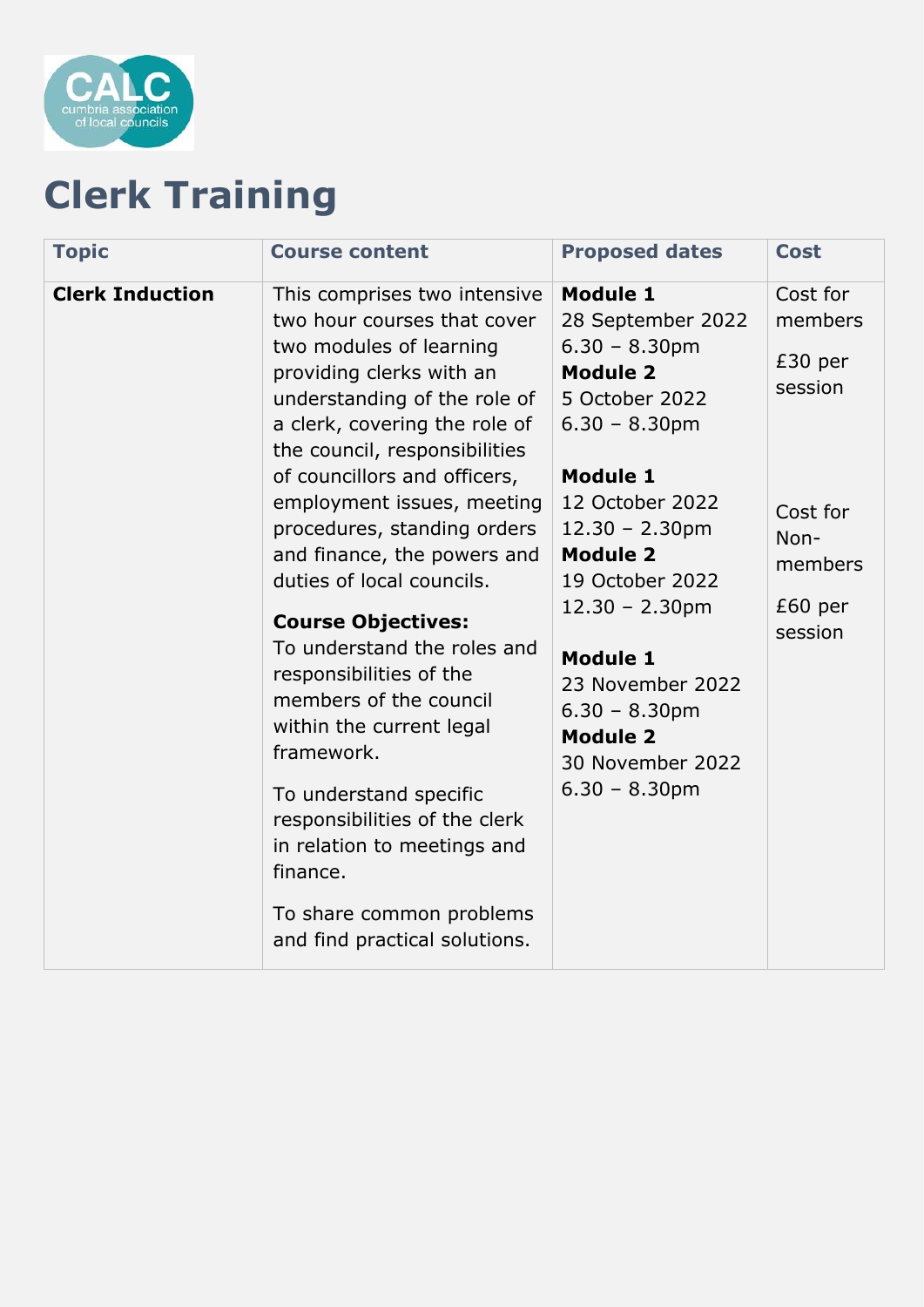

# **Clerk Training cont……**

| <b>Topic</b>                           | <b>Course content</b>                                                                                                                                                                                                                                                                        | <b>Proposed dates</b>                                                                                                | <b>Cost</b>                                                                                      |
|----------------------------------------|----------------------------------------------------------------------------------------------------------------------------------------------------------------------------------------------------------------------------------------------------------------------------------------------|----------------------------------------------------------------------------------------------------------------------|--------------------------------------------------------------------------------------------------|
| Finance training                       | This session will cover all<br>aspects of financial<br>management including: -<br>The framework for Local<br>$\bullet$<br><b>Council Finance</b><br>The role of Clerk and<br>$\bullet$<br>Councillors in financial<br>matters<br>The Audit and<br>$\bullet$<br>Accountability<br>Regulations | 13 September 2022<br>$6.30 - 8.30$ pm<br>8 November 2022<br>$1.30 - 2.30$ pm<br>13 December 2022<br>$6.30 - 8.30$ pm | Cost for<br>members<br>$£20$ per<br>session<br>Cost for<br>Non-<br>members<br>£40 per<br>session |
| <b>End of Year Accounts</b><br>& audit | A detailed training session<br>relating to the End of year<br>accounts and the Audit and<br>Accountability regulations                                                                                                                                                                       | 14 September 2022<br>$6.30 - 8.30$ pm<br>9 November 2022<br>$1.30 - 2.30$ pm<br>14 December 2022<br>$6.30 - 8.30$ pm | Cost for<br>members<br>£20 per<br>session<br>Cost for<br>Non-<br>members<br>£40 per<br>session   |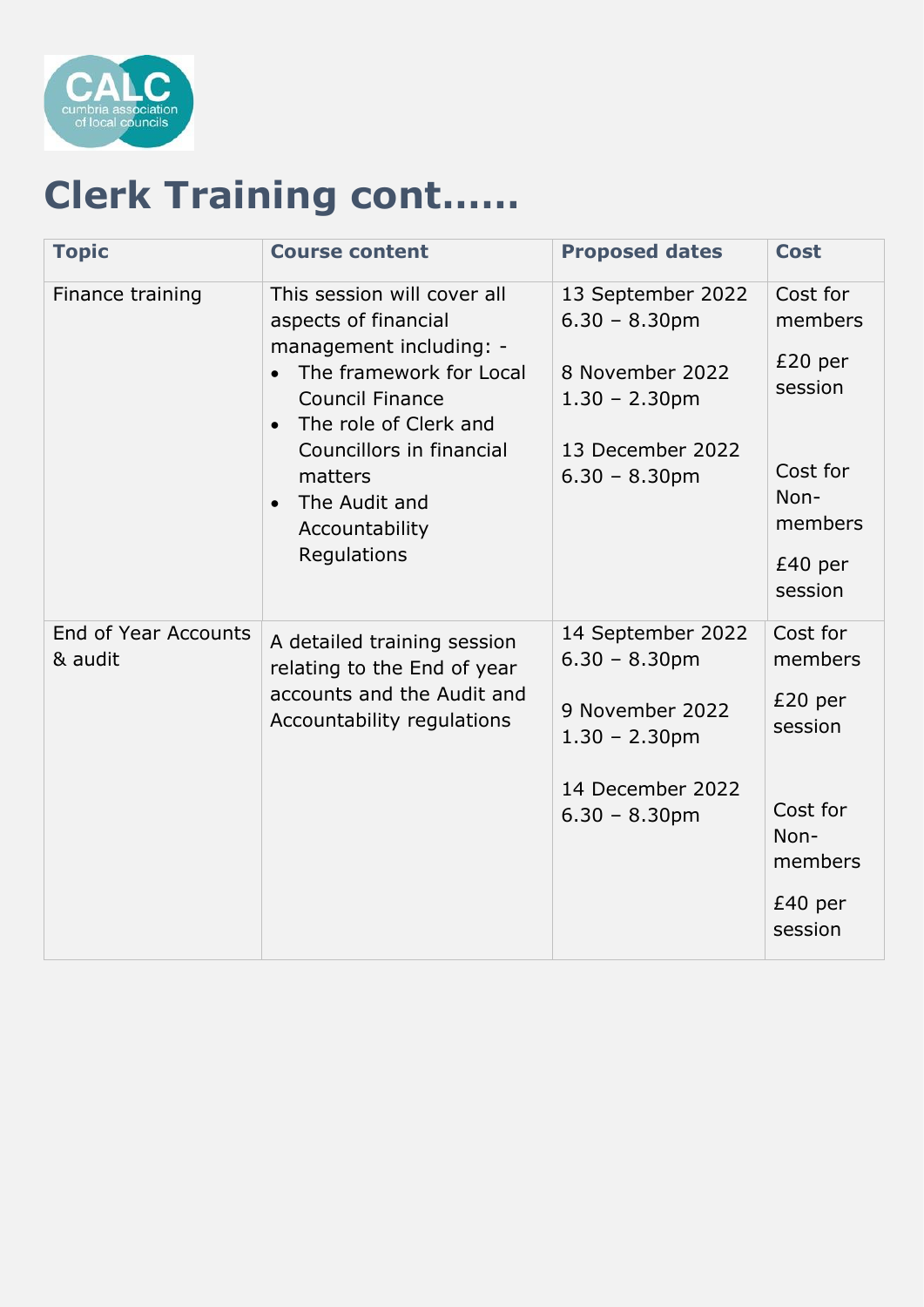

# **Clerk Training - CiLCA**

| <b>Topic</b>                                                       | <b>Course content</b>                                                                                                                                                                                                                                                                                                                                                                                                                                                                                                                                                                                                                                                                                                                                                        | <b>Proposed dates</b>                                                                                                                                                                      | <b>Cost</b>              |
|--------------------------------------------------------------------|------------------------------------------------------------------------------------------------------------------------------------------------------------------------------------------------------------------------------------------------------------------------------------------------------------------------------------------------------------------------------------------------------------------------------------------------------------------------------------------------------------------------------------------------------------------------------------------------------------------------------------------------------------------------------------------------------------------------------------------------------------------------------|--------------------------------------------------------------------------------------------------------------------------------------------------------------------------------------------|--------------------------|
| <b>OCiLCA</b><br>Certificate in Local<br>Council<br>Administration | The Certificate in Local<br><b>Council Administration</b><br>(CiLCA) is the only<br>recognised measure of an<br>effective and professional<br>clerk. We encourage all<br>clerks to work towards this<br>qualification. It's based on<br>the submission of a portfolio<br>of evidence and our sessions<br>provide help, support and<br>individual mentorship to put<br>this portfolio together giving<br>you the maximum support<br>we can.<br>For councils wishing to<br>exercise the General Power<br>of Competence, under the<br>Localism Act 2011, an<br>appropriately qualified clerk<br>is a mandatory requirement.<br>Clerks will need to register<br>for the course with the<br>Society of Local Council<br>Clerks. For further<br>information see<br>www.slcc.co.uk. | 6 sessions in total<br>Introduction to<br>CiLCA in June<br>One per month<br>Commencing in<br>September.<br>Dates will be<br>arranged in<br>agreement with<br>participating<br>individuals. | £30.00<br>per<br>session |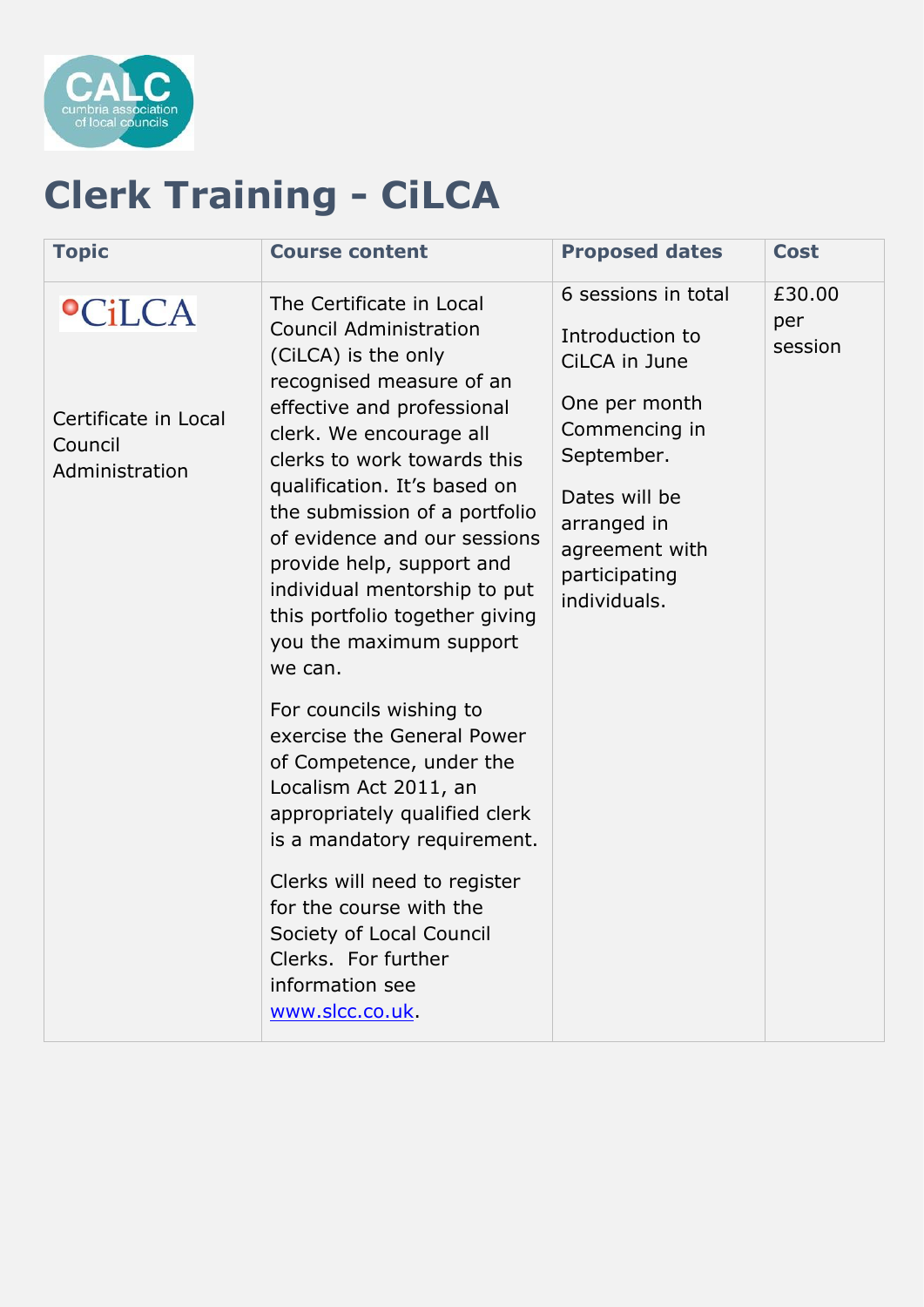

### **Planning Training –** for Councillors & Clerks

| <b>Topic</b>              | <b>Course content</b>                                                                                                                                                                                                                                                                                                                                                                                                                                                                                | <b>Proposed dates</b>                                                                                         | <b>Cost</b>                                                                                     |
|---------------------------|------------------------------------------------------------------------------------------------------------------------------------------------------------------------------------------------------------------------------------------------------------------------------------------------------------------------------------------------------------------------------------------------------------------------------------------------------------------------------------------------------|---------------------------------------------------------------------------------------------------------------|-------------------------------------------------------------------------------------------------|
| Neighbourhood<br>Planning | This session will look at how<br>to develop a neighbourhood<br>plan and how to monitor the<br>plan once adopted.<br><b>Course objectives</b><br>To understand the 8 steps<br>$\bullet$<br>to developing a<br>Neighbourhood plan.<br>To understand how to<br>$\bullet$<br>implement, monitor and<br>revise the plan including<br>what skills and training are<br>needed, what problems<br>can occur and top tip(s) for<br>ensuring that the Aims of<br>the plan are delivered by<br>all stakeholders. | 15 September 2022<br>7.00 to 9.00pm<br>18 October 2022<br>7.00 to 9.00pm<br>2 November 2022<br>7.00 to 9.00pm | Cost for<br>members<br>£30 per<br>session<br>Cost for<br>Non-<br>members<br>£60 per<br>session  |
| Planning                  | This session will provide<br>generic planning advice<br>including how to prepare an<br>objection for the Local<br>Committee.                                                                                                                                                                                                                                                                                                                                                                         | 26 September 2022<br>7.00 to 9.00pm<br>31 October 2022<br>7.00 to 9.00pm<br>5 December 2022<br>7.00 to 9.00pm | Cost for<br>members:<br>£30 per<br>session<br>Cost for<br>Non-<br>members<br>£60 per<br>session |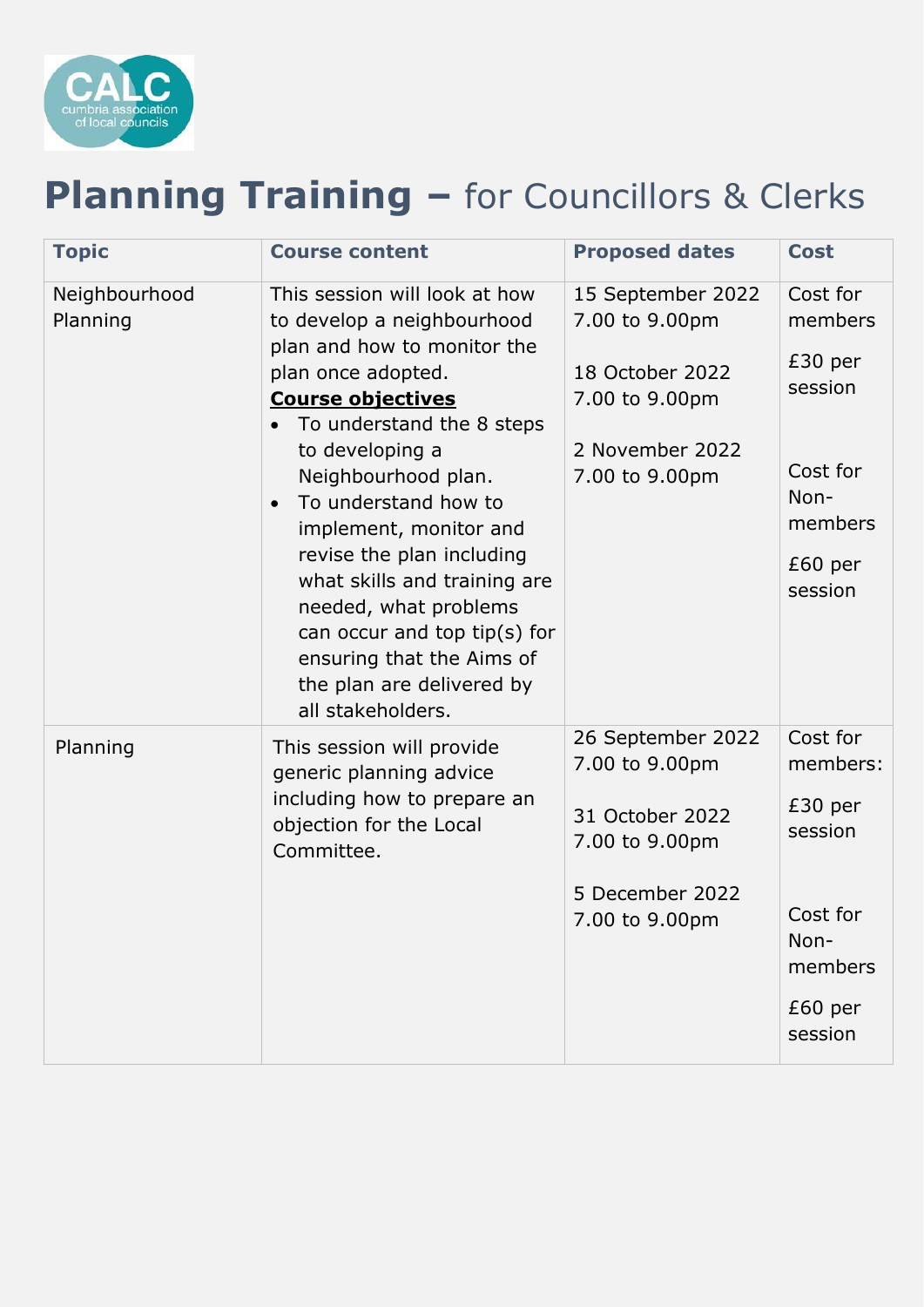

### **Other Training–** for Councillors & Clerks

| <b>Topic</b>             | <b>Course content</b>                                                                                                                                                                                                                                                                               | <b>Proposed dates</b>                                                                                              | <b>Cost</b>                                                                                      |
|--------------------------|-----------------------------------------------------------------------------------------------------------------------------------------------------------------------------------------------------------------------------------------------------------------------------------------------------|--------------------------------------------------------------------------------------------------------------------|--------------------------------------------------------------------------------------------------|
| <b>Health and Safety</b> | The aim of this session is<br>provide delegates with an<br>opportunity to ask any<br>questions they have about<br>Health and Safety, risk<br>assessments how to conduct<br>them and monitor them. It<br>will be very informal with we<br>hope lots of discussion and<br>interaction with delegates. | 22 September 2022<br>6.30 to 7.30pm<br>1 November 2022<br>1.30 to 2.30pm<br>8 December 2022<br>6.30 to 7.30pm      | Cost for<br>members<br>$£20$ per<br>session<br>Cost for<br>Non-<br>members<br>£40 per<br>session |
| Code of Conduct          | This session will provide an<br>overview of the code of<br>conduct, and will explain the<br>Nolan Principles, register of<br>interests including DPI's and<br>other interests and<br>dispensations.                                                                                                 | 8 September 2022<br>$7.00 - 8.30$ pm<br>10 October 2022<br>$1.30 - 3.00$ pm<br>3 November 2022<br>$7.00 - 8.30$ pm | Cost for<br>members<br>$£20$ per<br>session<br>Cost for<br>Non-<br>members<br>£40 per<br>session |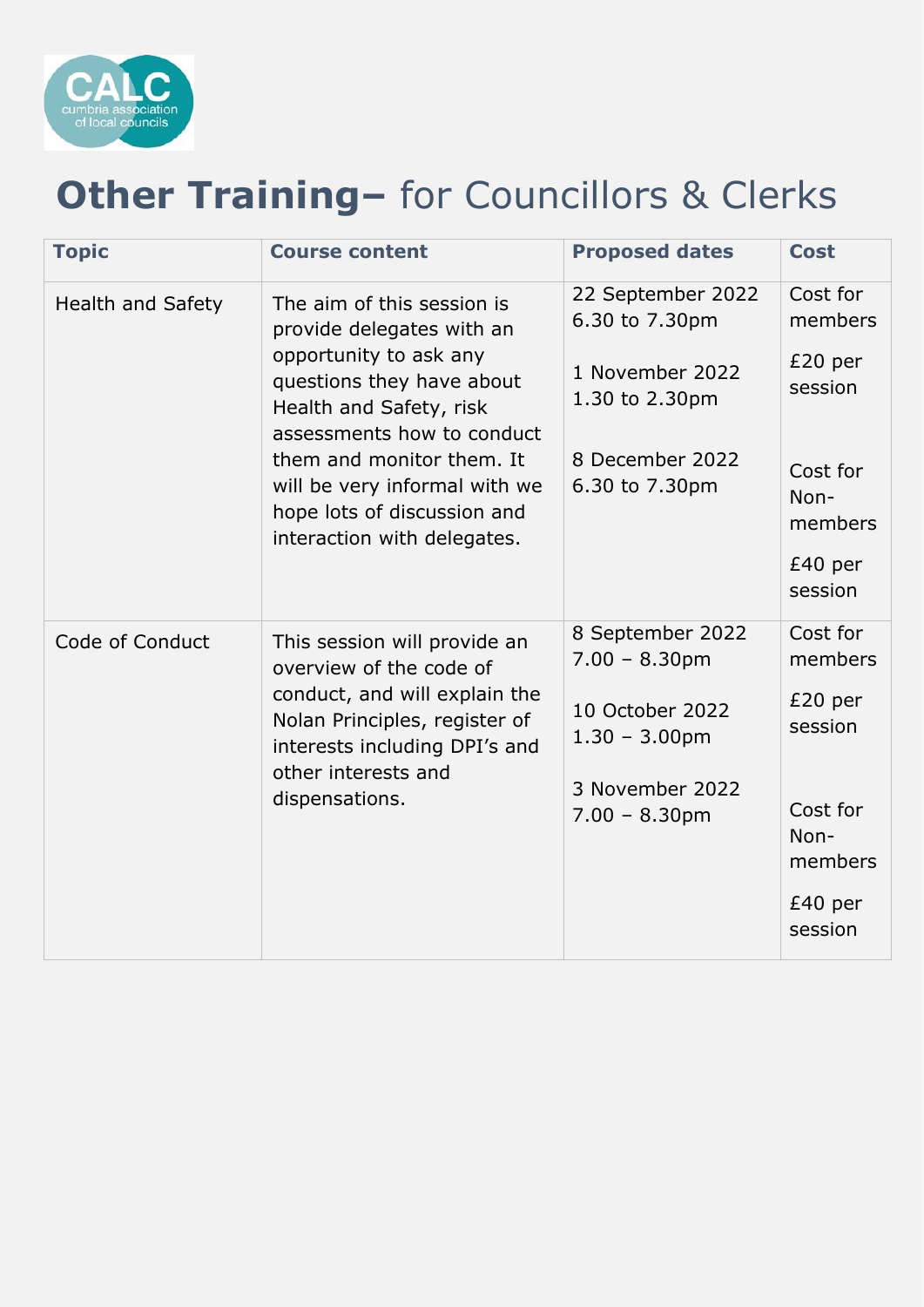

# **Other Training–** for Councillors & Clerks cont…..

| <b>Topic</b>                       | <b>Course content</b>                                                                                                                                                                                                                                                                | <b>Proposed dates</b>                                                                                                                                                                                             | <b>Cost</b>                                                                                        |
|------------------------------------|--------------------------------------------------------------------------------------------------------------------------------------------------------------------------------------------------------------------------------------------------------------------------------------|-------------------------------------------------------------------------------------------------------------------------------------------------------------------------------------------------------------------|----------------------------------------------------------------------------------------------------|
| Being a Good<br>Employer           | This session will give you a<br>brief overview of how to<br>make your employee(s) feel<br>valued and be more effective<br>in their work.<br><b>Course objectives</b><br>To understand the job cycle<br>from recruitment to leaving<br>the organisation. (Duration<br>approx. 1 hour) | As and when<br>required - please<br>let CALC know if<br>you are interested<br>in this course and<br>we will arrange<br>subject to demand<br>or if your council<br>would like this<br>course delivered in<br>house | Cost for<br>members<br>$£20$ per<br>session<br>Cost for<br>Non-<br>members<br>£40 per<br>session   |
| The General Power<br>of Competence | This course explains the<br>freedom granted by the<br>general power of competence<br>(GPC), the criteria to be met<br>before a local council can use<br>it and some restrictions on<br>using the power.                                                                              | As and when<br>required - please<br>let CALC know if<br>you are interested<br>in this course and<br>we will arrange<br>subject to demand.                                                                         | Cost for<br>members<br>$£20$ per<br>session<br>Cost for<br>Non-<br>members<br>$£40$ per<br>session |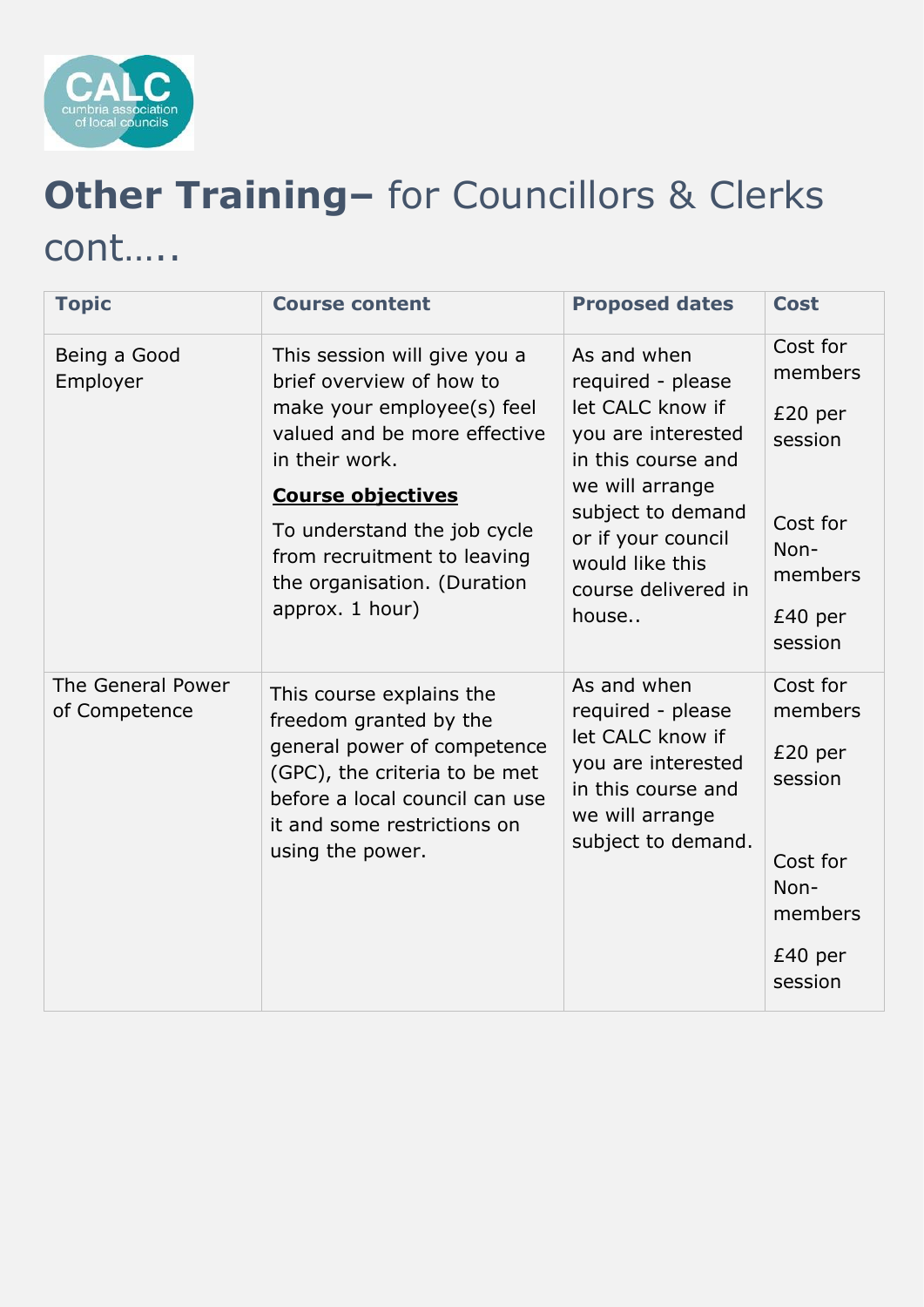

# **In House Training We bring the knowledge to you**

We are happy to offer a virtual flexible training solution to meet your council's needs. You can choose the areas in which your council wants to develop its knowledge and we'll provide a tailored training package.

#### **How much does it cost?**

In house training offers excellent value for money. The cost for virtual sessions is between £100 and £140 depending upon the length of the course. This allows for the preparation time in producing a bespoke course.

#### **How does it work?**

- 1. Tell us what areas you want covered. Areas might include: Role of a councillor/chair/clerk/council; finance and budgeting; your annual return; internal auditing; agendas and minutes; running meetings; influencing others; code of conduct; general power of competence; council as an employer; risk assessment; employment issues.
- 2. We will match your requirements to our trainers and confirm a time and date for your session with you. If you need to discuss anything including sharing training with another council or not sure what you want, just call or email Rachael Kelly in the CALC office. CALC will send the invoice for the course once the training is completed.

#### **What CALC will provide?**

A trainer plus electronic documents used to deliver the training session.